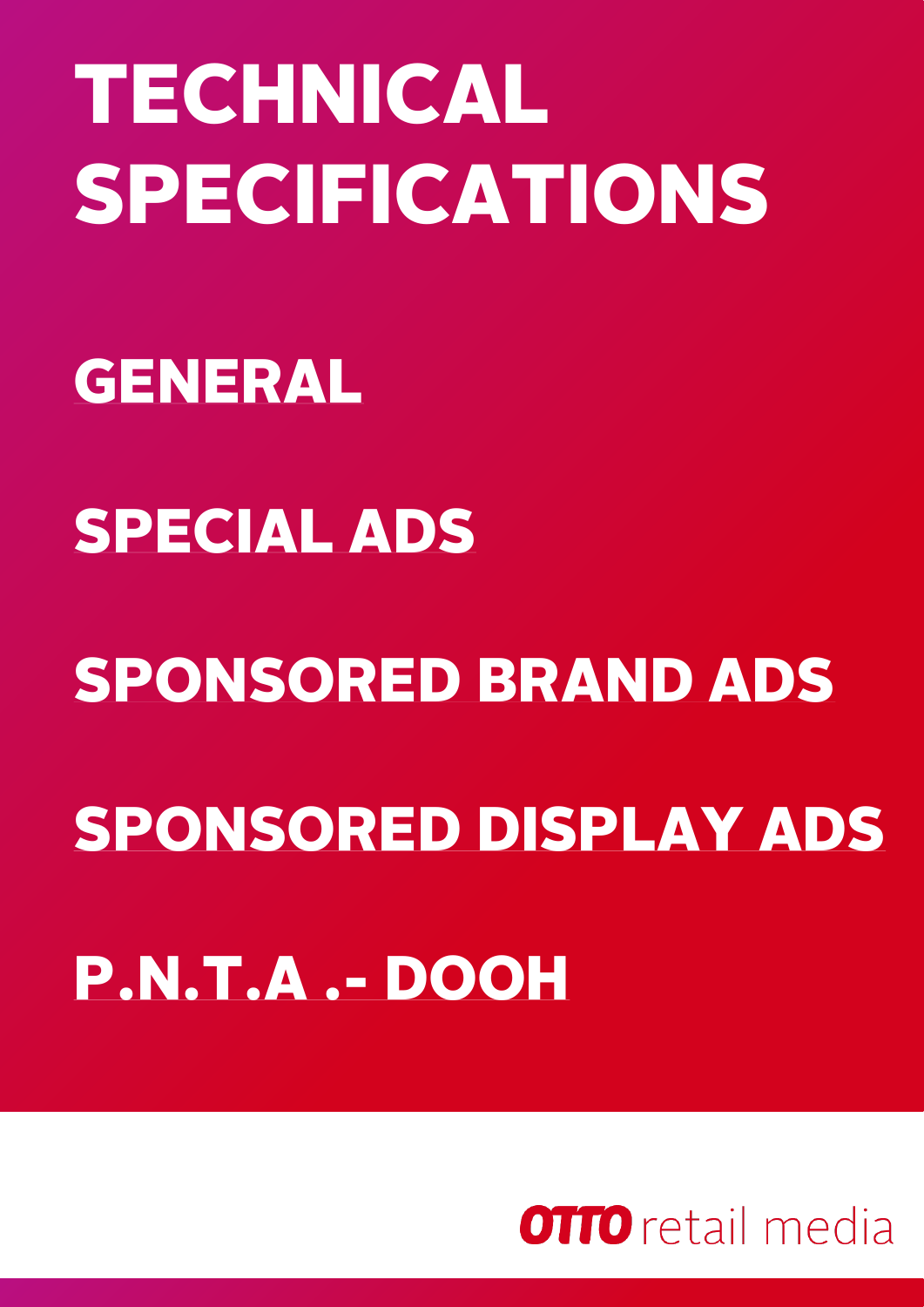

| <b>DISPLAY ADS</b>       | <b>Ad Format (pixels)</b> | max. File Size |
|--------------------------|---------------------------|----------------|
| <b>Superbanner</b>       | 728x90                    | 200 kB         |
| <b>Medium Rectangle</b>  | 300x250                   | 200 kB         |
| (Wide) Skyscraper        | 120/160x600               | 200 kB         |
| <b>Halfpage Ad</b>       | 300x600                   | 200 kB         |
| <b>Billboard</b>         | 800x250 und 970x250       | 200 kB         |
| <b>Large Superbanner</b> | 970x90                    | 200 kB         |

The file types of the ad formats must be either HTML5, JPEG, GIF or PNG. Please remember that Flash files (SWF) are no longer supported by all browsers and versions.

| <b>MOBILE ADS</b>              | <b>Ad Format (pixels)</b> | max. File Size |
|--------------------------------|---------------------------|----------------|
| <b>Mobile Content Ad 6:1</b>   | 300x50                    | 150 kB         |
| <b>Mobile Content Ad 4:1</b>   | 300x75                    | 150 kB         |
| <b>Mobile Content Ad 2:1</b>   | 300x150                   | 150 kB         |
| <b>Mobile Medium Rectangle</b> | 300x250                   | 200 kB         |
| <b>Mobile Interstitial Ad</b>  | 320x480                   | 150 kB         |
| <b>Tablet Interstitial Ad</b>  | 768x1024                  | 150 kB         |

The file types of the ad formats must be either HTML5, JPEG, GIF or PNG.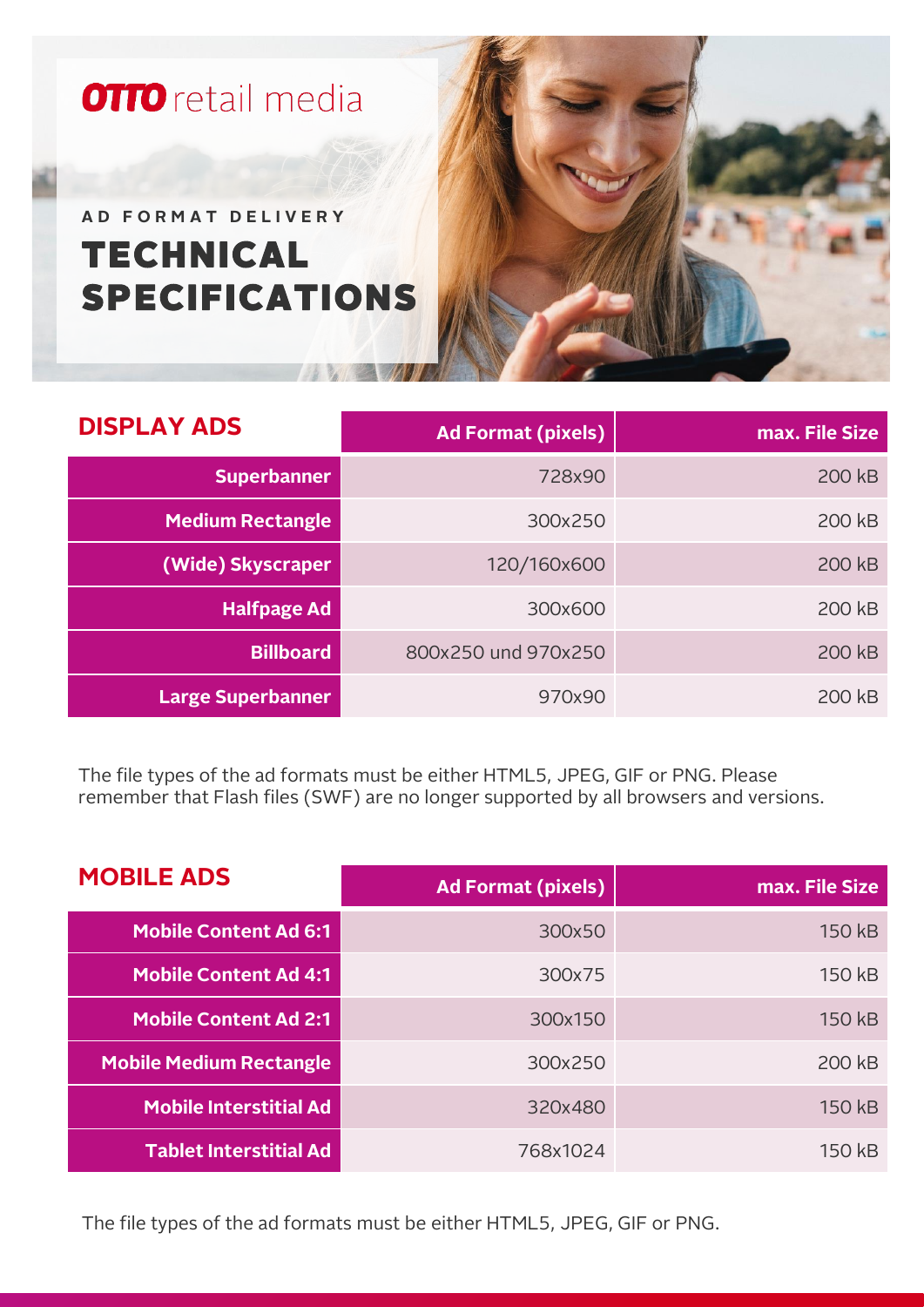| <b>NATIVE ADS</b>                   | <b>Ad Format (pixels)</b> | max. File Size |
|-------------------------------------|---------------------------|----------------|
| <b>Native Superbanner</b>           | 728x90                    | 200 kB         |
| <b>Native Medium Rectangle</b>      | 300x250                   | 200 kB         |
| <b>Native Skyscraper</b>            | 160x600                   | 200 kB         |
| <b>Native Halfpage Ad</b>           | 300x600                   | 200 kB         |
| <b>Native Billboard</b>             | 800x250 und 970x250       | <b>200 kB</b>  |
| <b>Native Mobile Content Ad 6:1</b> | 320x50                    | 150 kB         |
| <b>Native Mobile Content Ad 4:1</b> | 320x75                    | 150 kB         |
| <b>Native Mobile Content Ad 3:1</b> | 320x100                   | 150 kB         |
| <b>Native Mobile Content Ad 2:1</b> | 320x150                   | 150 kB         |

For each Native Ad format one image file (JPEG, PNG, PSD, PDF) as well as several texts can be shown. For better campaign optimization possibilities we recommend sending multiple images and texts so that we can create different combinations based on these files. Please deliver image files in the highest possible resolution with an aspect ration of 1:1. For the headline a maximum text length of 35 characters can be displayed. A short text with a maximum of 90 characters (including spaces) should also be provided for the native ad. The CTA button text can have a length of 14 characters (including spaces). Please provide the mentioned texts in one .txt file preferably.

| <b>VIDEO ADS</b>                | <b>Ad Format</b>     | <b>Aspect Ratio</b> |
|---------------------------------|----------------------|---------------------|
| <b>PreRoll Ads (max. 30sec)</b> | VAST 2.0 or VAST 3.0 | 16:9 or 4:3         |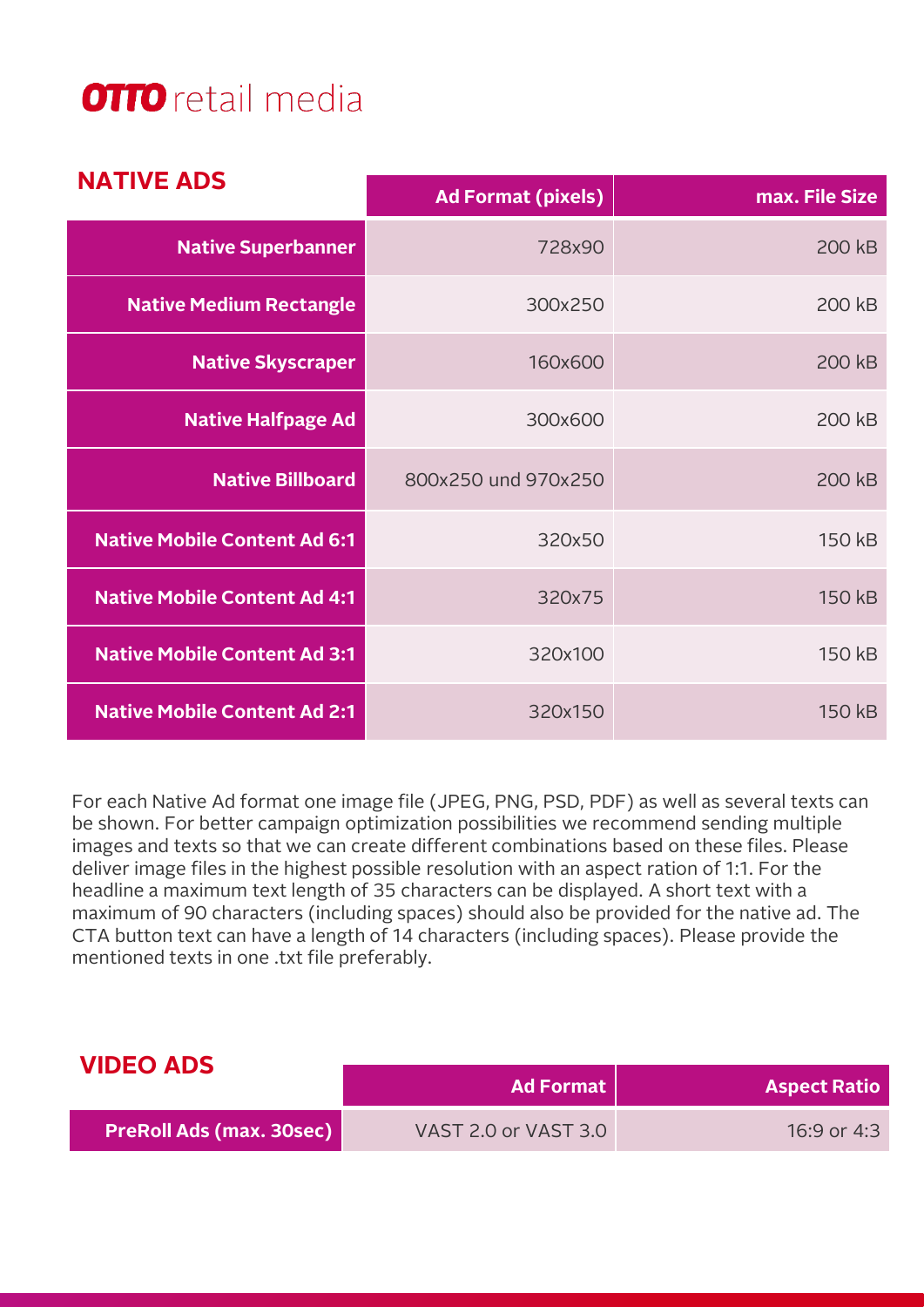| <b>NEWSLETTER ADS</b> | <b>Ad Format (pixels)</b> | max. File Size |
|-----------------------|---------------------------|----------------|
| Limango               | 580 x 178                 | 40 kB          |
| myToys                | 1040 x max. 450           | 40 kB          |
| <b>Ottoversand</b>    | 600 x max. 150            | 40 kB          |
| <b>Quelle DE AT</b>   | 400 x max. 280            | 40 kB          |
| Quelle CH             | 600 x max. 300            | 40 kB          |

The file types of the ad formats must be either JPEG, GIF or PNG. Please contact us for other file types, such as HTML5.

#### **DETAILS FOR DELIVERY**

Please send all creatives of your order via [mail](mailto:creatives@ottogroup.media).

Information about the customer name, the campaign name, start and end date of the campaign, the booked properties and placements, ad format and a contact for possible inquiries should all be contained in the e-mail.

The creatives must be delivered 5 work days prior to the campaign start. Newsletter ads must be delivered 10 work days before the campaign starts. If these limits are exceeded, Otto Retail Media takes no responsibility for the timely campaign start. Changing the ad or a motive during the campaign requires prior communication and test of the new creatives. The new creatives also need to be delivered 5 work days prior to launch/change.

The target URL of a creative must be valid and needs to link to a valid website opening in a new window or tab. Links to an e-mail address or a file are prohibited. Creatives must not initiate software downloads onto the users computer without explicit informing about installation and deinstallation. Fake ads (e.g. error messages or broken select boxes) are not accepted.

Delayed or non-compliant creatives can cause a delay of the campaign start. OTTO Retail Media reserves the right to shift the campaign according to the days of the delay. Please read section 5 of the OTTO Retail Media GTC for further information: <https://www.ottoretail.media/allgemeine-geschaeftsbedingungen/>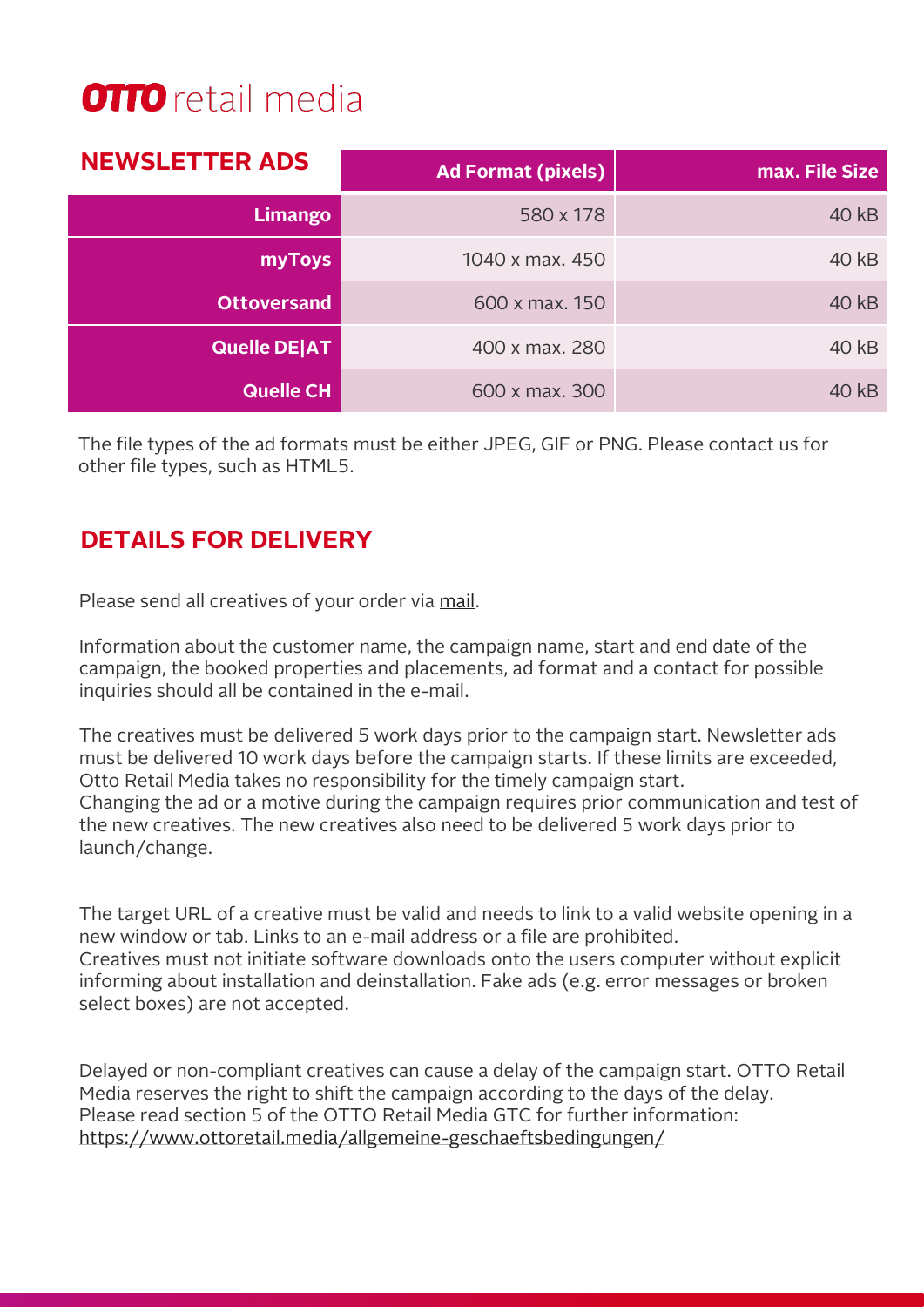#### **GENERAL TECHNICAL SPECIFICATIONS**

#### **Sound**

Sound included in creatives must not start without user interaction and must be turned off or muted. Through interaction with the ad, the volume might be turned on by the user. Only a click on a respective button or area is considered to be a valid user interaction.

The user must have the option to control the sound via control elements within the ad. The sound must not repeat itself and may only be played once.

#### **3rd Party Redirects**

All ad formats mentioned above can be delivered via 3rd party redirects. Ad format and file sizes must meet mentioned technical specifications. A working link, opening in a new window or tab, must be provided by the ad. Additionally, there must be a possibility for advertisers to track clicks on the ad formats. Please use the "clicktag" method. Including other tracking pixels (adserver, market research, DMP, counting pixels etc.) is only allowed with an agreement prior to the launch of the respective ad format und must be mentioned in the insertion order.

The same rules apply to flash cookies. If you are using other technologies, make sure that these are allowed by Google.

Please read section 10 in the OTTO Retail Media GTC:

<https://www.ottoretail.media/allgemeine-geschaeftsbedingungen/>

All ads and all external sources within the ads (including pixels) must support SSL. While loading the creative, any number of calls to different servers are allowed if it was made sure that these calls are done over the HTTPS protocol.

#### **CPU usage**

An ad must not exceed a cpu usage of more then 40%, given a standard PC or Notebook. (Standard PC: Dual Core, each core 1,5 GHz, 2 GB RAM, no external graphics card)

#### **Duration and looping of animations and videos**

The duration of animated ads or videos must not exceed the limit of 30 seconds. Looping an ad is allowed as long as it is stopped after 30 seconds. Automatic looping of included videos is not allowed.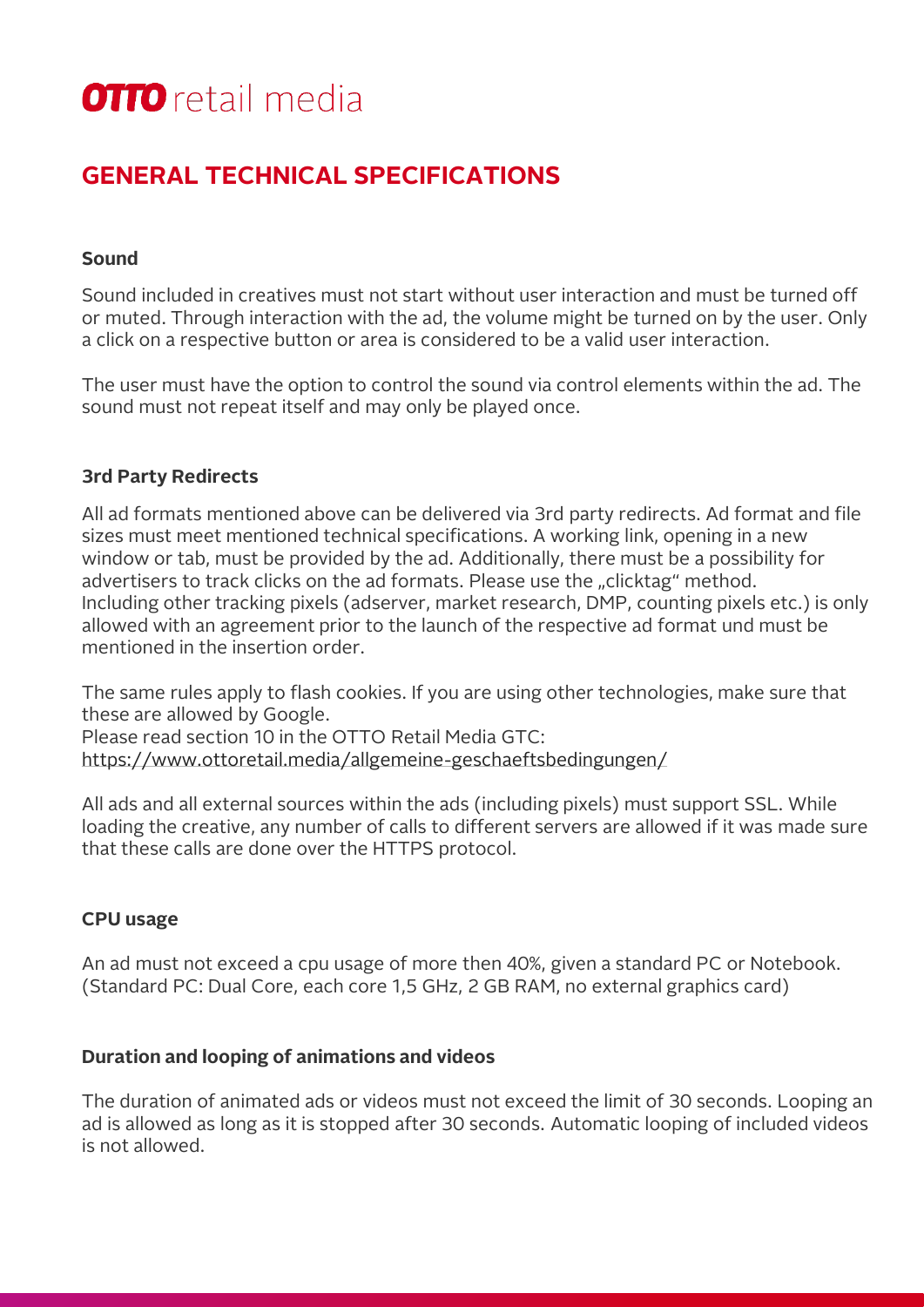#### <span id="page-5-0"></span>**GENERAL TECHNICAL SPECIFICATIONS**

#### **HTML5**

Please read the information given in the OVK guideline for HTML5 ads: [http://www.bvdw.org/presseserver/HTML5\\_Richtlinie/bvdw\\_ovk\\_html5%20richtlinie\\_final](http://www.bvdw.org/presseserver/HTML5_Richtlinie/bvdw_ovk_html5%20richtlinie_final_20150720.pdf) \_20150720.pdf

When delivering an ad, the correct click function with a clicktag must already be included. Please follow the following steps: <https://support.google.com/dcm/partner/answer/3145300#dev>

To validate HTML5 ads, please use the following tool: <https://h5validator.appspot.com/dcm#/asset>

When using HTML5 ads it is necessary to provide a fallback image as JPG with the same dimensions as the HTML5 ad.

#### **Third party content**

The OTTO Retail Media reserves the right to remove external resources of ads, especially (but not solely) unused javascript libraries, images or trackings scripts of third parties.

#### **Polite Download**

The file size of the initial load must be equivalent to the respective ad format. Ad content must be shown after the initial load of the creative (no white space). Loading of other ad related resources is only allowed after the website is fully loaded.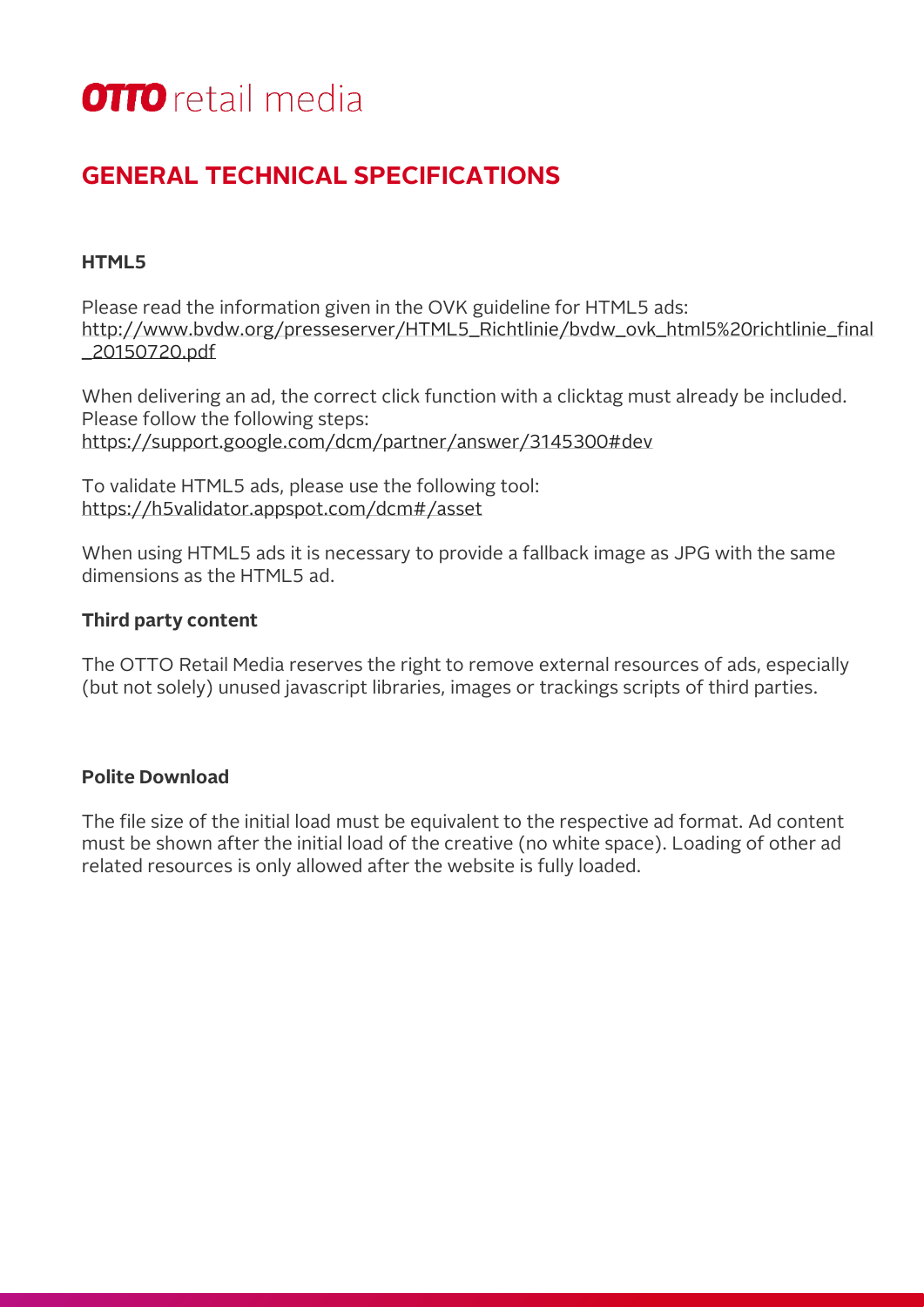#### <span id="page-6-0"></span>**TECHNICAL SPECIFICATION SPECIAL ADS**

#### **Billboard**

For optimal delivery of the billboard ad both units (800x250px and 970x250px) have to be provided.

#### **Mobile Ads**

The initial weight must not be higher than 150 KB. Following loading processes have to be executed via "polite load" and must not be higher than 2,2 MB.

In case of interstitial ads (mobile and tablet Interstitial) the close button, the closing function and a background darkening has to be integrated. If a video is integrated within the interstitial it is required that the video will be stopped and muted in case of closing the interstitial.

All creatives have to be marked with "-w-" as advertisement in one of the corners of the ad.

#### **PreRoll Ads**

[All creatives have to be produced according to VAST](http://www.iab.com/guidelines/digital-video-ad-serving-template-vast-3-0/) [2.0-specification](http://www.iab.com/guidelines/digital-video-ad-serving-template-vast-2-0/) or VAST 3.0 specification.

Minimum one FLV-Video for Flash-videoplayer and min. one MP4-file (preferred H.264) for HTML5 has to be provided.

max. length of the video: 30 sec

frame rate: 25 fps

Bitrate: < 750 kbps

A higher bit rate will have significant impact of the videoplayers performance and might end up decreasing the View-Through-Rate of the pre-roll ad.

Aspect ratio: 16:9 (e.g. 640 × 360 px) or 4:3 (e.g. 640 × 480 px)

Clicking the URL has to open an additional browser window.

HTTP- as well as HTTPS- have to be supported.

#### **Newsletter Ads**

We recommend that the ad contains a clear call-to-action. Please provide a link-URL. Please send over all creatives at least 10 days before start of the campaign.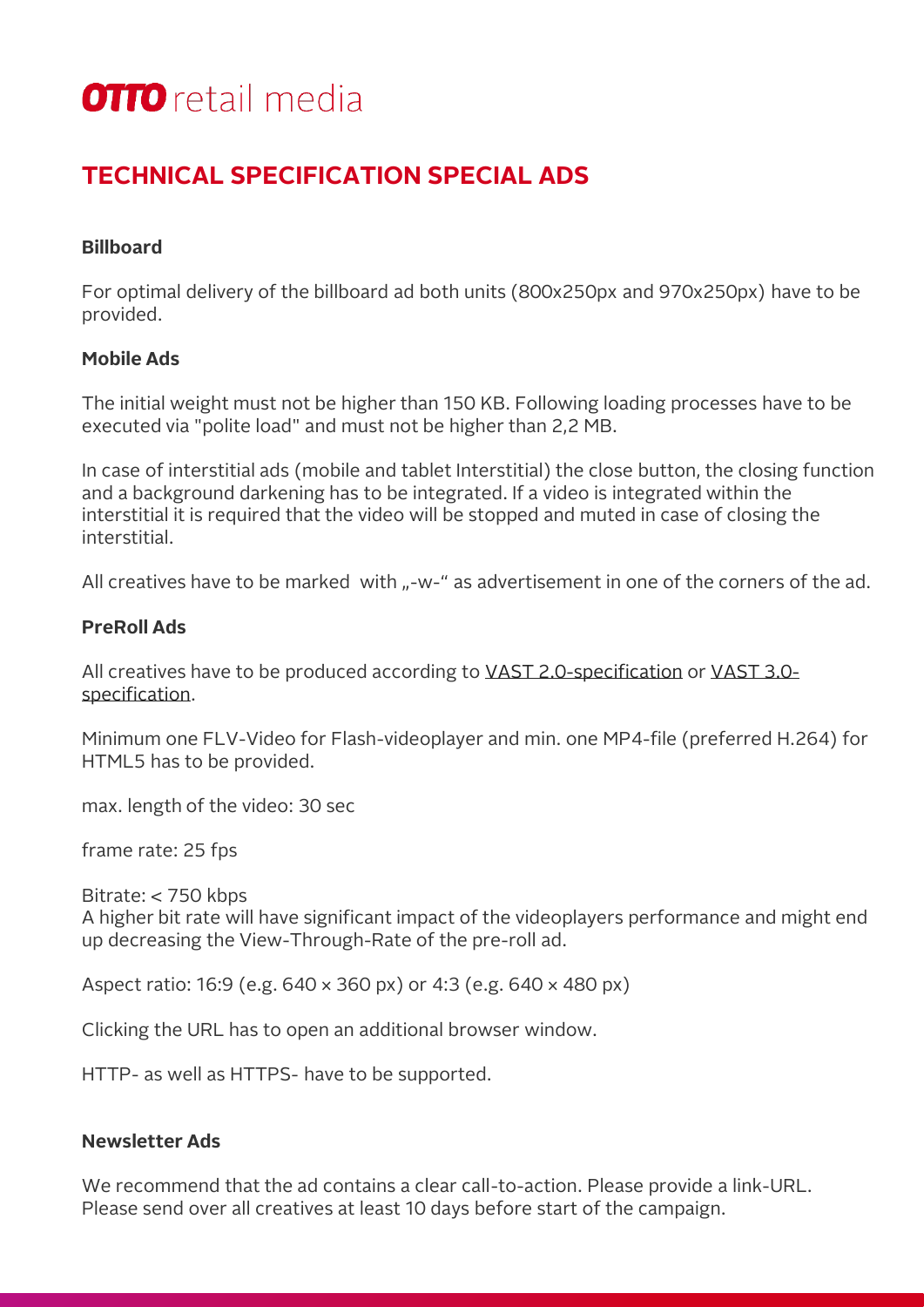#### <span id="page-7-0"></span>**SPONSORED BRAND ADS**

#### **General**

This space increases the visibility of the brand at the time of highest attention and pushes the brand on the most prominent placement above the product list and search results. These areas are marketed and allow advertising content & CI guidelines of the respective brands.

#### **Technical specifications**

Dimensions: 1940 x 500 px at 72 dpi **(note: will be scaled to 304 x 78 px for mobile. Please make sure that all contents are easily recognizable!)** File size: max 100 KB File format: jpg, png

#### **Image specifications**

- The motif must be combined with a brand logo
- Collages, clippings and full-area images are possible
- Background color for clippings and collages can be freely selected, preferably white or gray (Hex F6F6F6)
- With a white background, a border of 1 px must be used (color: gray F6F6F6)
- Advertising material is used as a static area
- No sound, no streaming/ or video banner, no CTA button, no disruptor (complete area is clickable)

#### **Text specifications**

- short textual campaign headline possible
- Subline possible
- CTA text possible (not versal)
- no further textual content allowed •
- Text sizes : Headline + subline: at least 60 pt

CTA: at least 50 pt Star text: 35 pt

#### **Dos**

- Brand logo (maximum 1/4 of total area)
- Campaign headline & subline
- CTA as text, arrow behind text
- Products, logos, texts mobile readable
- Calm background- Frame with white HG ( gray F6F6F6)
- Show combined brand logos together
- EEK labels according to guidelines
- Disruptor 0% financing

#### **Don'ts**

- Display combined logos separately
- gaudy backgrounds
- disruptors, pictograms (except 0% financing)
- texts smaller than specified
- designed CTA button (areas behind the CTA)- text symbols, emoji, prices, icons, test seal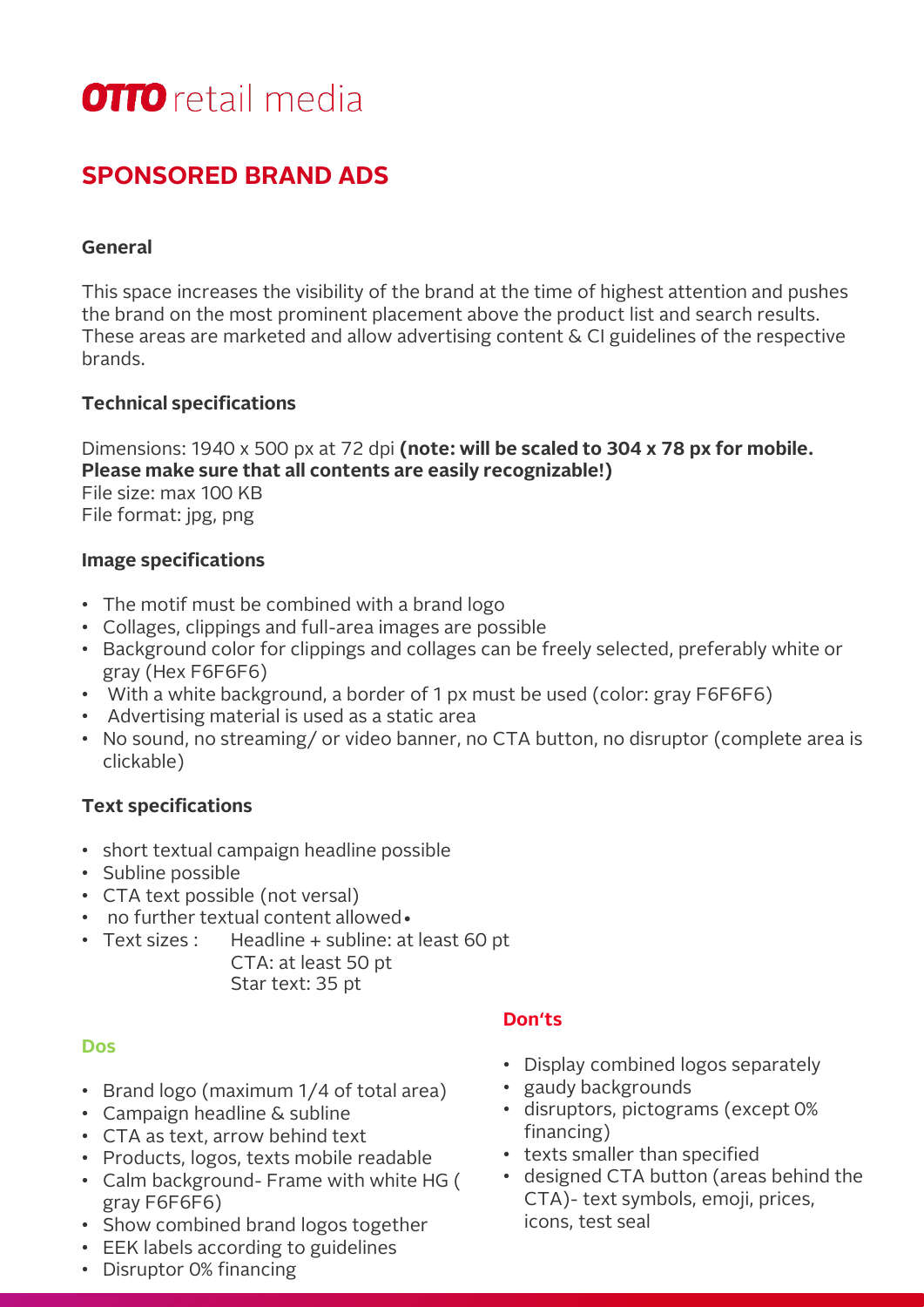#### **SPONSORED DISPLAY ADS**

Through relevant and inspiring advertising, we want to guarantee our customers a highquality shopping experience at otto.de and continue to expand it. For us, the high quality of our customers' shopping experience plays a key role. To ensure a unique shopping experience, we place high demands on the advertising media. We believe that this approach enables us to generate better results for our advertisers.

#### **General advertising media specification**

Design: The advertising partner designs and general advertising media specification

Delivery: All advertising material must be delivered by e-mail at least 5 working days before the campaign starts.

When sending us the advertising material, please let us know which target URL (click URL) the advertising material should link to within otto.de.

| <b>DISPLAY ADS</b>      | <b>Wide Skyscraper</b>                                                                                                                                                                                                                      | <b>Mobile Content Ad</b> |  |
|-------------------------|---------------------------------------------------------------------------------------------------------------------------------------------------------------------------------------------------------------------------------------------|--------------------------|--|
| <b>Dimension</b>        | 160x600                                                                                                                                                                                                                                     | 600x300, 300x150         |  |
| <b>File format</b>      | JPG, PNG, HTML5                                                                                                                                                                                                                             |                          |  |
| <b>File Size</b>        | Max. 100 KB                                                                                                                                                                                                                                 |                          |  |
| <b>Animation</b>        | The advertising medium may be static as well as animated<br>(HTML5: Max. 2 loops)                                                                                                                                                           |                          |  |
| <b>Special Features</b> | • No sound<br>• No streaming/video content<br>• A call-to-action button must describe the target (e.g. "To<br>$offer")^*$<br>• focus: if possible only one image and one message*<br>• Pay attention to readability/appropriate font sizes* |                          |  |
| <b>Design</b>           | The advertising partner designs and produces the banners on<br>the basis of his CD, i.e. without any design specifications from<br>OTTO.                                                                                                    |                          |  |
| <b>Lead time</b>        | 5 working days                                                                                                                                                                                                                              |                          |  |
| <b>Delivery</b>         | Physical                                                                                                                                                                                                                                    |                          |  |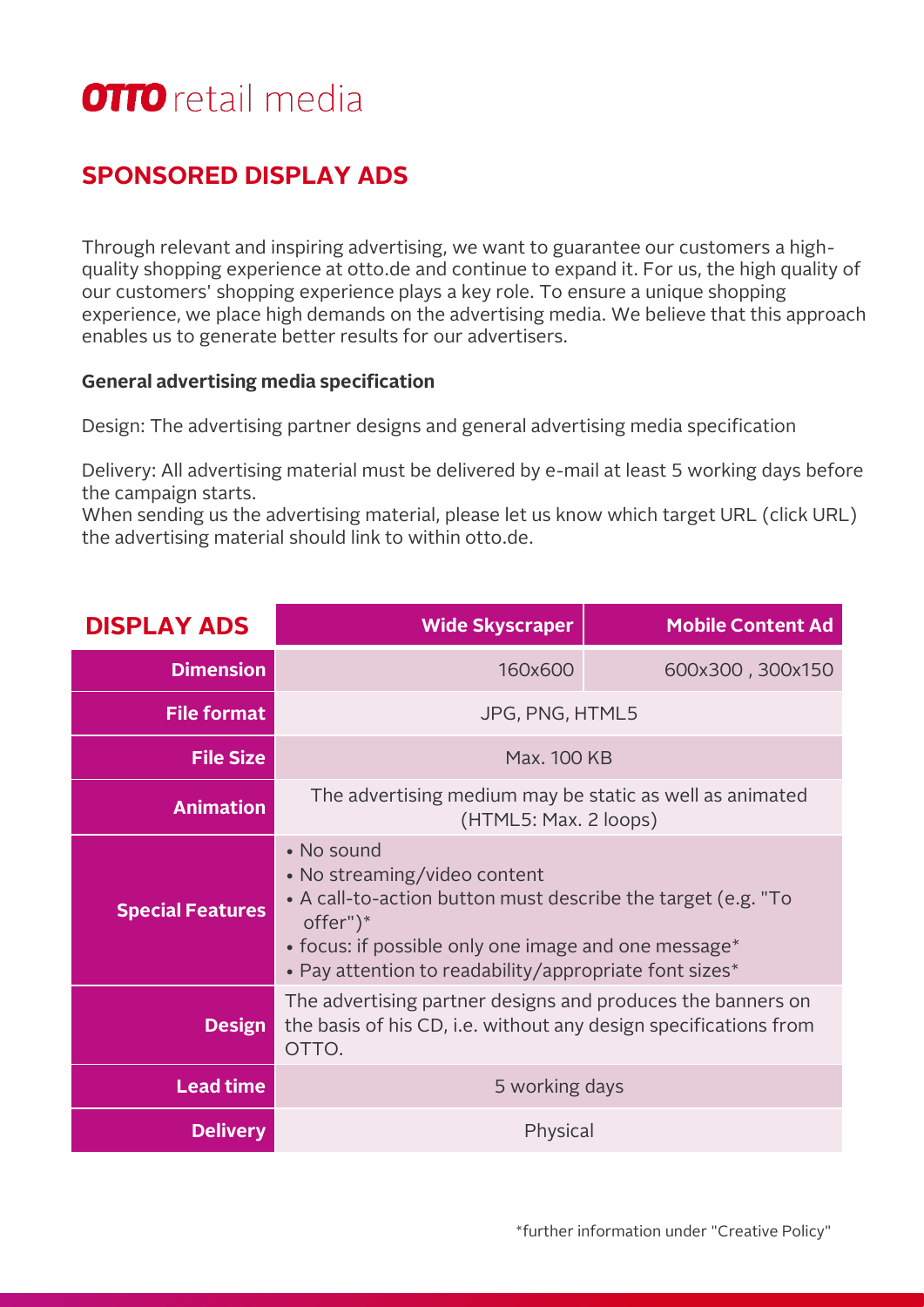

#### **SPONSORED DISPLAY ADS**

#### **SPECIFICATION FOR HTML5-ADVERTISING MATERIAL (SKYSCRAPER)**

#### **General**

HTML5 advertising media must be delivered in .zip format. The zip file must correspond to the above mentioned max. file weight!

The advertising media must be UTF-8 compatible.

Exactly one ClickTag is used within the HTML5 ad media. **The target URL must not be integrated into the HTML5 banner.**

#### **Note on the integration of the ClickTag**

For the correct integration or click-count of HTML5 advertising media, the following conditions must be fulfilled:

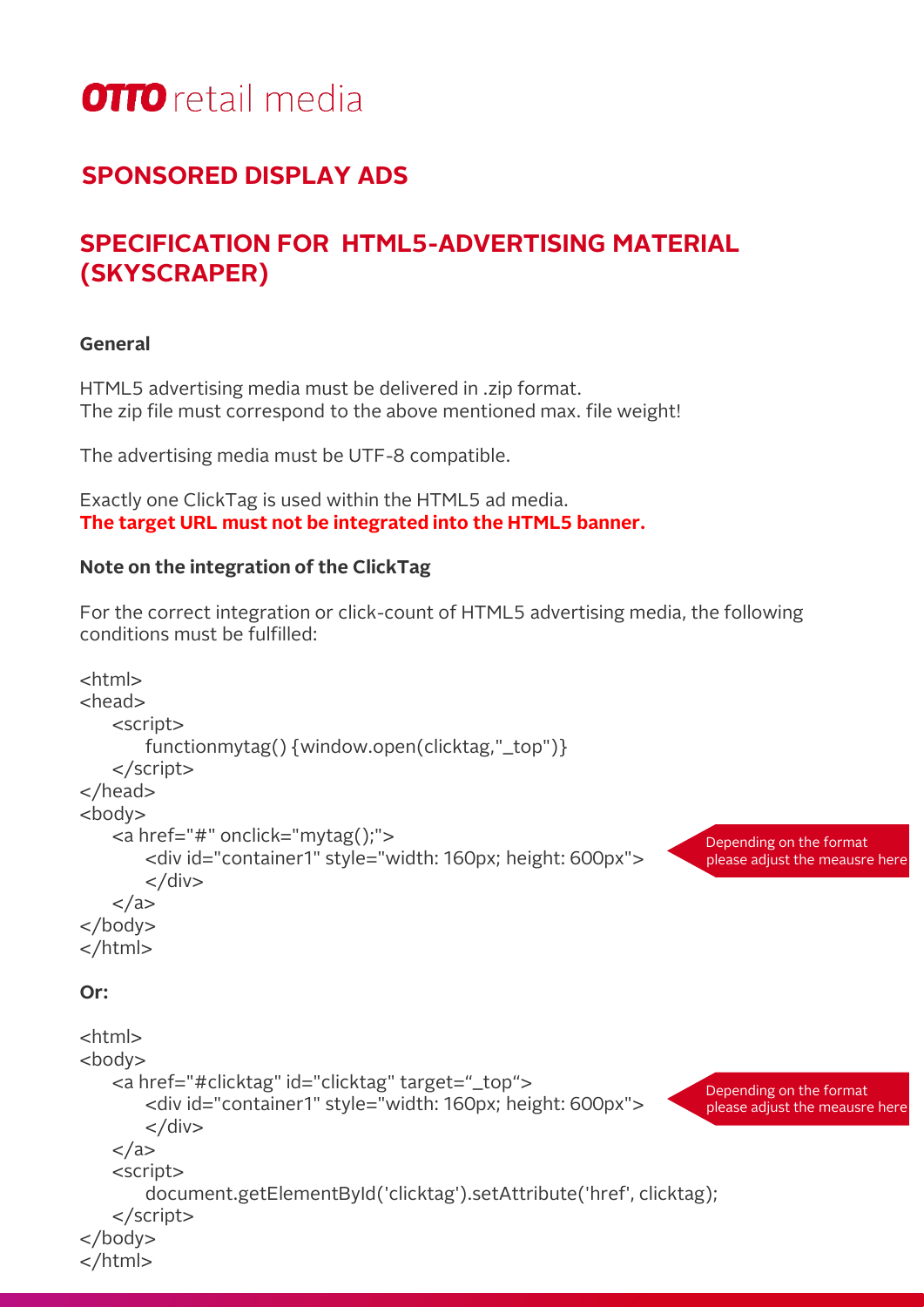

#### **SPONSORED DISPLAY ADS**

#### **CREATIVE POLICY**

- 1. The advertising medium must contain a strong and clear "Call to Action". The "Call to Action" must be consistent with the content of the landing page. For example, a "click here" is not sufficient. A "Learn more" is possible, however. Enclosed is a list of possible Call to Actions:
	- Jetzt kaufen Zur Kollektion
	- Mehr erfahren Zum Angebot
	- Details ansehen Mehr Infos
- 
- -
- 2. Advertising media should not imitate OTTO content.
- 3. The advertising material must contain the company logo, brand logo or brand name and a CTA.
- 4. If an OTTO logo is to be used, it must first be approved by OTTO.
- 5. We do not accept advertising materials that distract rather than inspire customers. These include, for example, the following descriptions: bright colors, low resolutions in images and fonts, disturbing elements such as strong animations (pulsating, flashing, flashing, changing from black to white), transitions with strong contrast.
- 6. Asterisk texts must be readable even on mobile banners. In order to shorten long asterisk texts, "\*Conditions apply" can also be communicated if the corresponding conditions are explained on the landing page.

#### **Bright and bright colors in mobile advertising**

Media mobile advertising media must not contain bright or bright background colors. Examples:

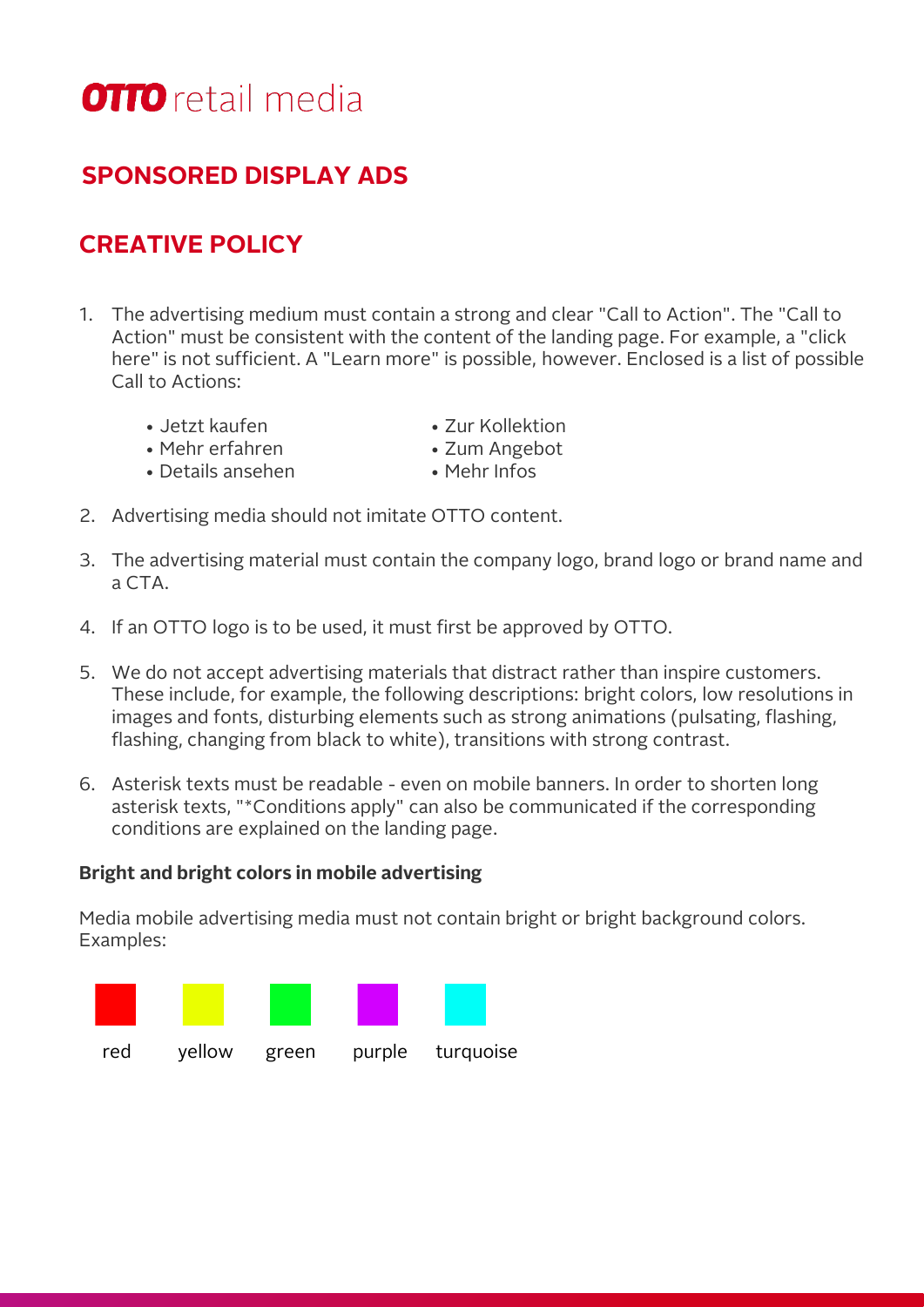#### <span id="page-11-0"></span>**SPONSORED DISPLAY ADS**

| <b>Price Display</b>     | <b>Description</b>                                                                                                                                                                                                                                                                                                                                                     |
|--------------------------|------------------------------------------------------------------------------------------------------------------------------------------------------------------------------------------------------------------------------------------------------------------------------------------------------------------------------------------------------------------------|
| €14,00                   | Article has exactly one variation with the indicated price<br>$($ = "retailPrice").                                                                                                                                                                                                                                                                                    |
| ab €299,99               | Article has several variations with different prices. The<br>cheapest variation has the indicated price $(= ex-price)$ .                                                                                                                                                                                                                                               |
| €349,99<br>€300,00       | If the oldPrice is higher than the retailPrice in the product<br>data, we display a strike price.                                                                                                                                                                                                                                                                      |
| €349,99<br>ab €300,00    | If the oldPrice is higher than the retailPrice in the product<br>data, we display a strike price. The ex-price is displayed<br>because the advertised article has several variations with<br>different prices. The variation with the lowest price is also<br>displayed here.                                                                                          |
| UVP €249,00<br>€99,00    | If the product data contains a suggested retail price that is<br>higher than the retail price, this suggested retail price is<br>marked with UVP as a strike price above the retail price.                                                                                                                                                                             |
| UVP €249,00<br>ab €99,00 | If the product data contains a suggested retail price that is<br>higher than the retail price, this suggested retail price is<br>marked with UVP as a strike price above the retail price. The<br>ex-price is displayed because the advertised article has<br>several variations with different prices. The variation with the<br>lowest price is also displayed here. |

"UVP" is always written in capital letters and before "suggestedRetailPrice"!

"ab" is always written in lower case and before the "ab-Preis"!

"€" sign is always written before the price!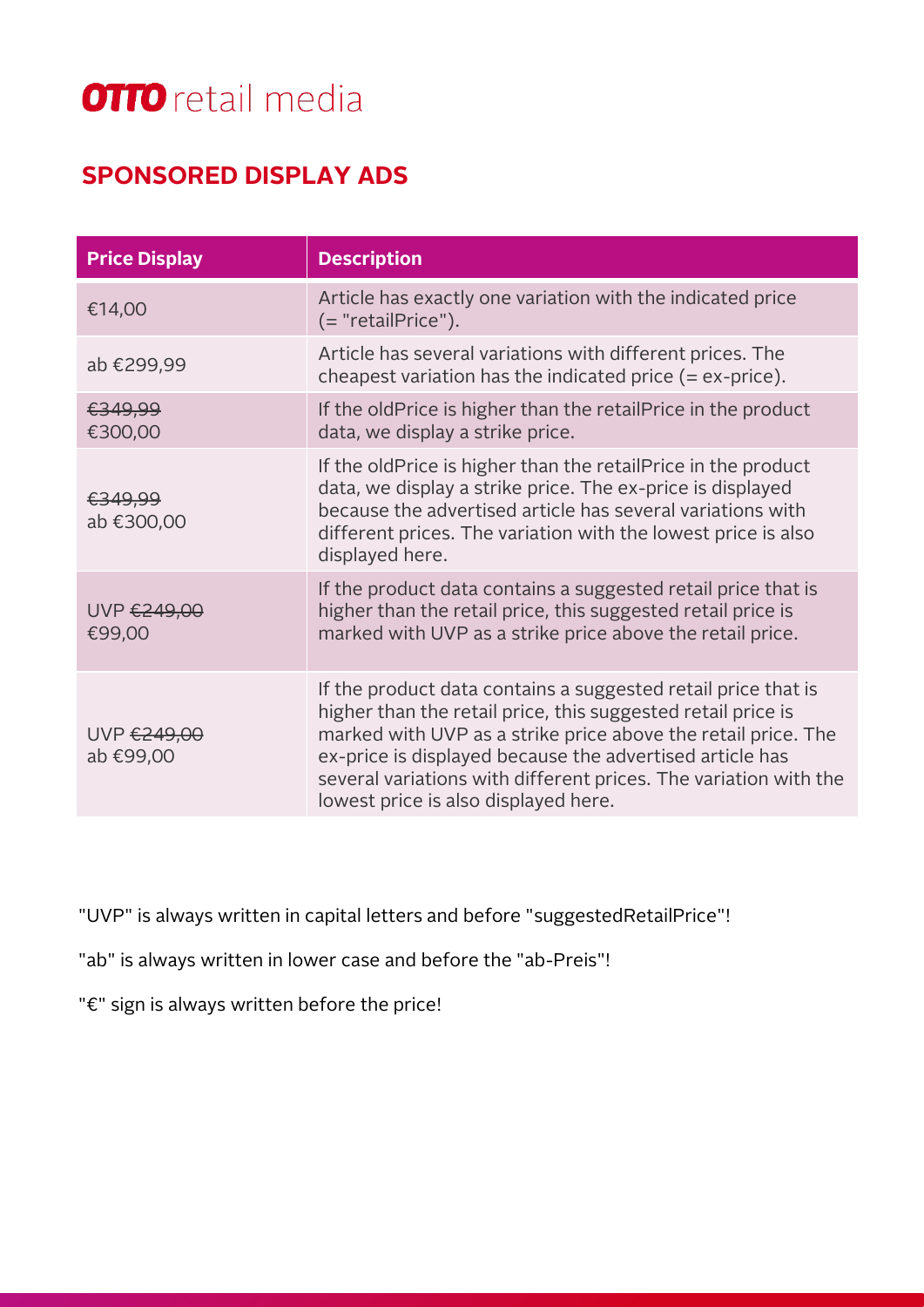

#### **P.N.T.A. – DOOH – DSP CONNECTION**

1. Definition of the DSP and the corresponding API interface for filter definition

Timing: at least 30 days before the start of the circuit (timing can be extended or shortened due to the degree of complexity; realistic timetable is provided for connection after the kick-off. (Note: It may be that adjustments have to be made on the DSP and customer side, which OTTO has no influence on).

Information to: [Maik.schuldt@otto.de](mailto:Maik.schuldt@otto.de) and [Gregor.rackwitz@otto.de](mailto:Gregor.rackwitz@otto.de)

- Transfer of the API protocol of the DSP to be used to OTTO
- Communication of the Seat-ID to OTTO
- Communication of API access to OTTO
- Naming of a technical contact person for the connection (technical, functional, operational)
- 2. Queries of target groups, threshold, period, geolocations and booking of Campaign at OTTO

Timing: at least 14 days before the start of the advertisement; use the official briefing form if possible.

- Information to: [Siiri.beland@otto.de a](mailto:Siiri.beland@otto.de)nd [MartineRenee.Stein@otto.de](mailto:MartineRenee.Stein@otto.de)
- Additional information (network ID, playout logic (winner or index), location/zip code lists etc.): [Maik.schuldt@otto.de a](mailto:Maik.schuldt@otto.de)nd [Gregor.rackwitz@otto.de](mailto:Gregor.rackwitz@otto.de)
- 3. Transfer of filters and filter IDs by OTTO

Timing: approx. 7-3 days before campaign start

Mandatory consultation between both operations teams [\(Maik.schuldt@otto.de a](mailto:Maik.schuldt@otto.de)nd [Gregor.rackwitz@otto.de](mailto:Gregor.rackwitz@otto.de))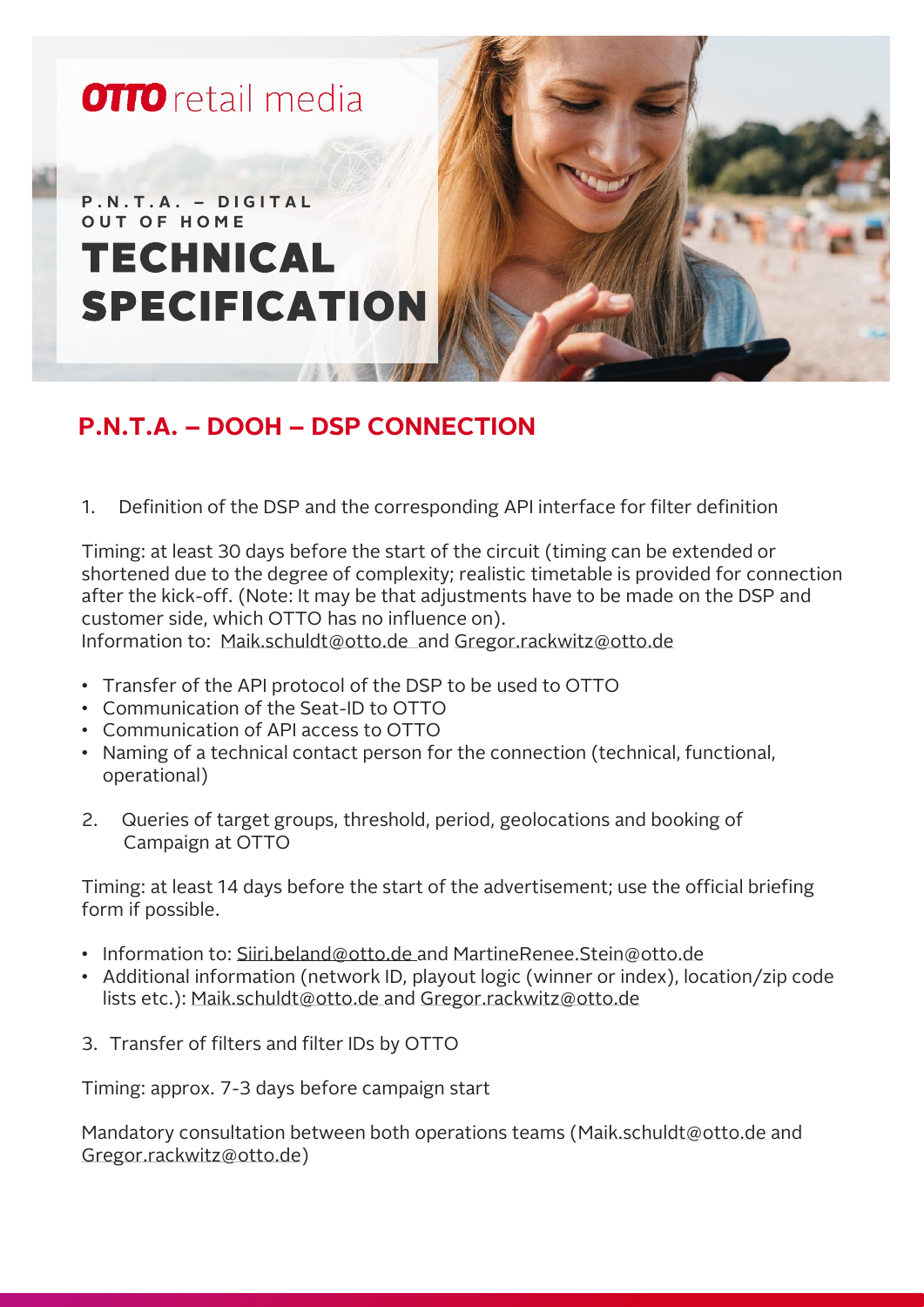#### **P.N.T.A. – DOOH – FORMATS**

#### **Basic video formats**

The following video formats are standard formats accepted by OTTO Retail Media.

Formats a. through c. can be derived from a single creative, which is rendered in 3 different resolutions (Full-HD 16:9, UHD 16:9, Full-HD 16:10).

Formats d. and e. require a separate creative, which is rendered in 2 different resolutions (Full-HD 9:16, UHD 9:16).

Format f. requires a third creative (screens or projectors with a 4:3 aspect ratio):

a. Basic video format for 16:9 Full-HD landscape screens (horizontal):

Resolution: 1.920 x 1.080 (square pixels) Bit rate: 6.000-10.000 Kbit/s (VBR)

b. Basic video format for 16:9 UHD landscape screens (horizontal):

Resolution: 3.840 x 2.160 (square pixels) Bit rate: 24.000-40.000 Kbit/s (VBR)

c. Basic video format for 16:10 Full-HD landscape screens (horizontal):

Resolution: 1.920 x 1.200 (square pixels) Bit rate: 6.000-10.000 Kbit/s (VBR)

d. Basic video format for 9:16 Full-HD portrait screens (vertical):

Resolution: 1.080 x 1.920 (square pixels) Bit rate: 6.000-10.000 Kbit/s (VBR)

e. Basic video format for 9:16 UHD portrait screens (vertical):

Resolution: 2.160 x 3.840 (square pixels) Bit rate: 24.000-40.000 Kbit/s (VBR)

f. Basic video format for 4:3 landscape screens (horizontal):

Resolution: 1.600 x 1.200 (square pixels) Bit rate: 6.000-10.000 Kbit/s (VBR)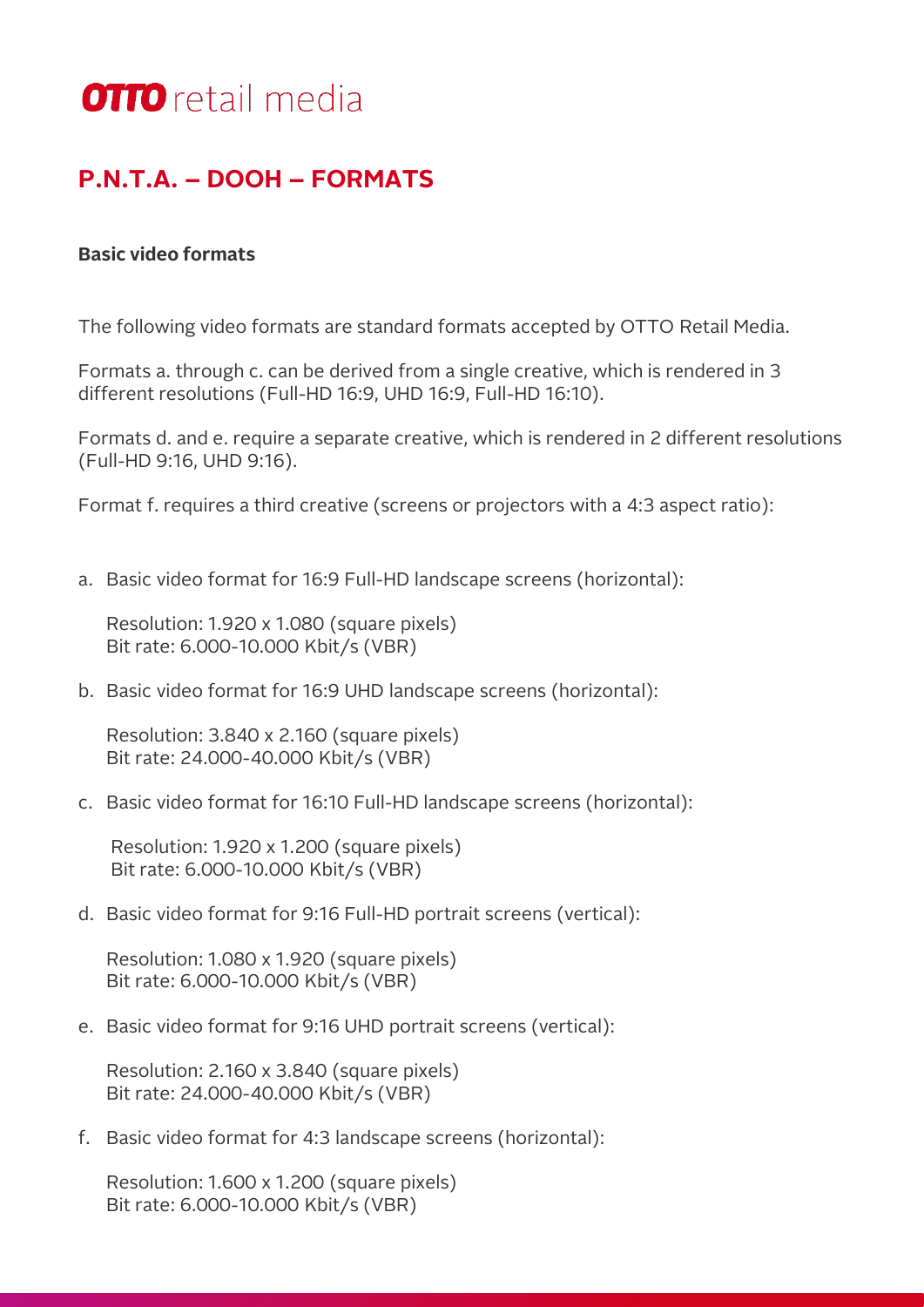#### **P.N.T.A. – DOOH – FORMATS**

g. Frame rate, color depths and compression specs for all of the above formats:

Frame rate: 25,00 fps progressive Color depth: 24 bit (16,7 mio. colors) Compression: H264 (MPEG4-Level10) Codec: H264 in MPEG4

h. Maximum file sizes for programmatic buying & distribution:

| <b>Video length</b><br>(sec) | Max. file size (MB)<br><b>Full-HD (1080p)</b> | Max. file size (MB)<br><b>UHD (2160p)</b> | Max. file size (MB) 4:3<br>(1.600x1.200) |
|------------------------------|-----------------------------------------------|-------------------------------------------|------------------------------------------|
| 5                            | 5                                             | 20                                        | 5                                        |
| 10                           | 10                                            | 40                                        | 10                                       |
| 15                           | 15                                            | 60                                        | 15                                       |
| 20                           | 20                                            | 80                                        | 20                                       |
| 25                           | 25                                            | 100                                       | 25                                       |
| 30                           | 30                                            | 120                                       | 30                                       |

#### **Basic still image formats**

The following basic formats are required mostly for still images on videoboards along streets and highways where moving images are prohibited.

The resolutions are identical to the basic video formats (see above), the file type should be uncompressed JPG.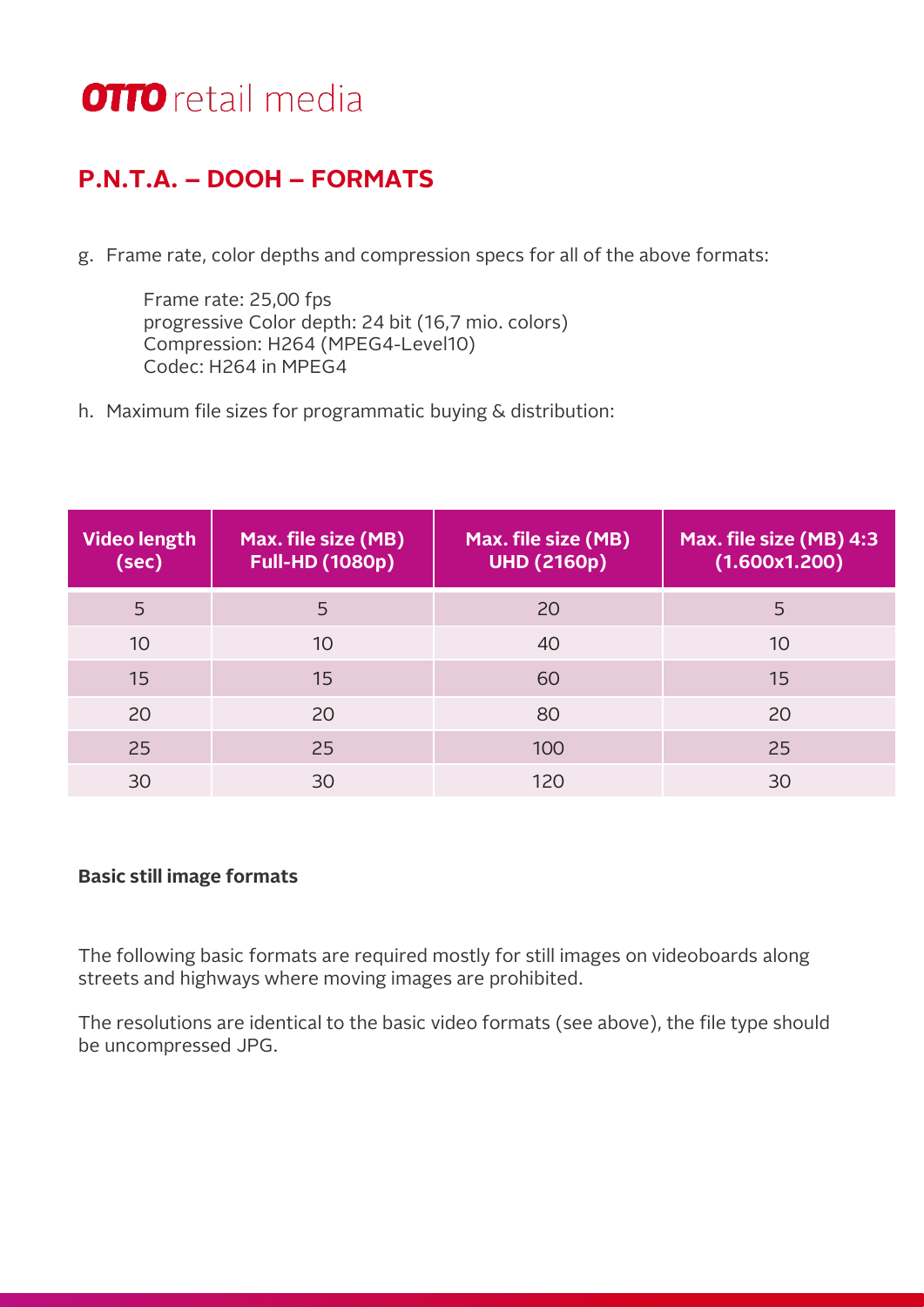#### **P.N.T.A. – DOOH – FORMATS**

a. Basic still format for 16:9 Full-HD landscape screens (horizontal):

Resolution: 1.920 x 1.080

b. Basic still format for 16:9 UHD landscape screens (horizontal):

Resolution: 3.840 x 2.160

- c. Basic still format for 16:10 Full-HD landscape screens (horizontal): Resolution: 1.920 x 1.200
- d. Basic still format for 9:16 Full-HD portrait screens (vertical):

Resolution: 1.080 x 1.920

e. Basic still format for 9:16 UHD portrait screens (vertical):

Resolution: 2.160 x 3.840

f. Basic still format for 4:3 landscape screens (horizontal):

Resolution: 1.600 x 1.200

g. Maximum file sizes for programmatic buying & distribution:

| Max. file size (MB)    | Max. file size (MB) | Max. file size (MB) 4:3 |
|------------------------|---------------------|-------------------------|
| <b>Full-HD (1080p)</b> | <b>UHD (2160p)</b>  | (1.600x1.200)           |
|                        | 24                  | 10                      |